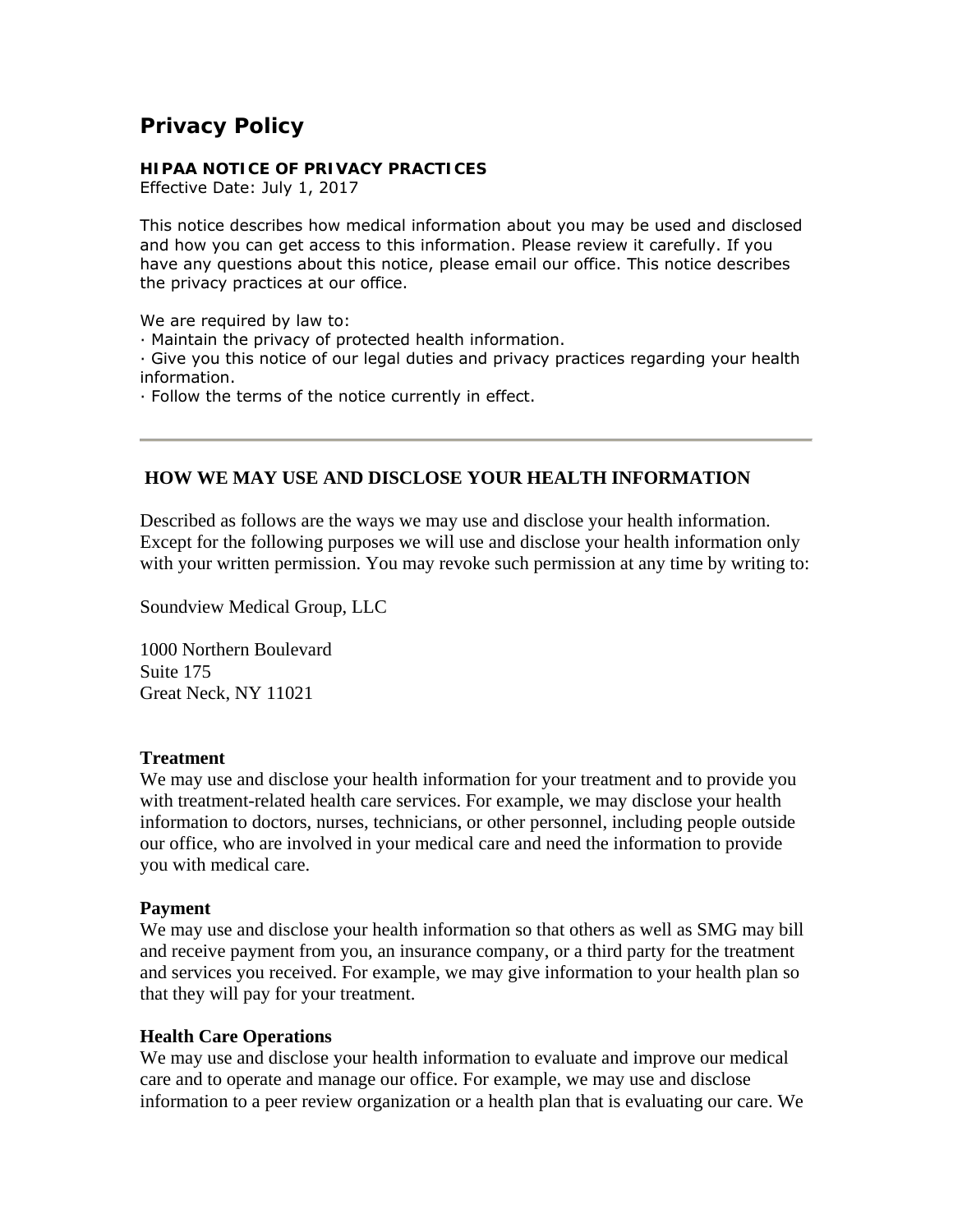may also share information with others that have a relationship with you for their health care operation activities.

# **Appointment Reminders, Treatment Alternatives, and Health-Related Benefits and Services**

We may use and disclose your health information to contact you and remind you of your appointment, to tell you about treatment alternatives or health-related benefits and services you could use.

# **Individuals Involved in Your Care or Payment for Your Care**

When appropriate and only with your permission, we may share your health information with a person involved in, or paying for, your care (such as your family or a close friend). We may notify your family about your location or condition or disclose such information to an entity assisting in disaster relief.

# **As Required by Law**

We will disclose your health information when required to do so by international, federal, state or local law.

# **To Avert a Serious Threat to Health or Safety**

We may use and disclose your health information when necessary to prevent a serious threat to the health and safety of you, another person, or the public. Disclosures will be made only to someone who can prevent the threat.

# **Business Associates**

We may disclose your health information to our business associates that perform functions on our behalf or provide us with services if necessary. For example, we may use another company to perform billing services on our behalf. All of our business associates are obligated to protect the privacy of your information and are not allowed to use or disclose the information for any other purpose than appears in their contract with us.

# **Military and Veterans**

If you are a member of the armed forces, we may release your health information as required by military command authorities. If you are a member of a foreign military we may release your health information to the foreign military command authority.

## **Worker's Compensation**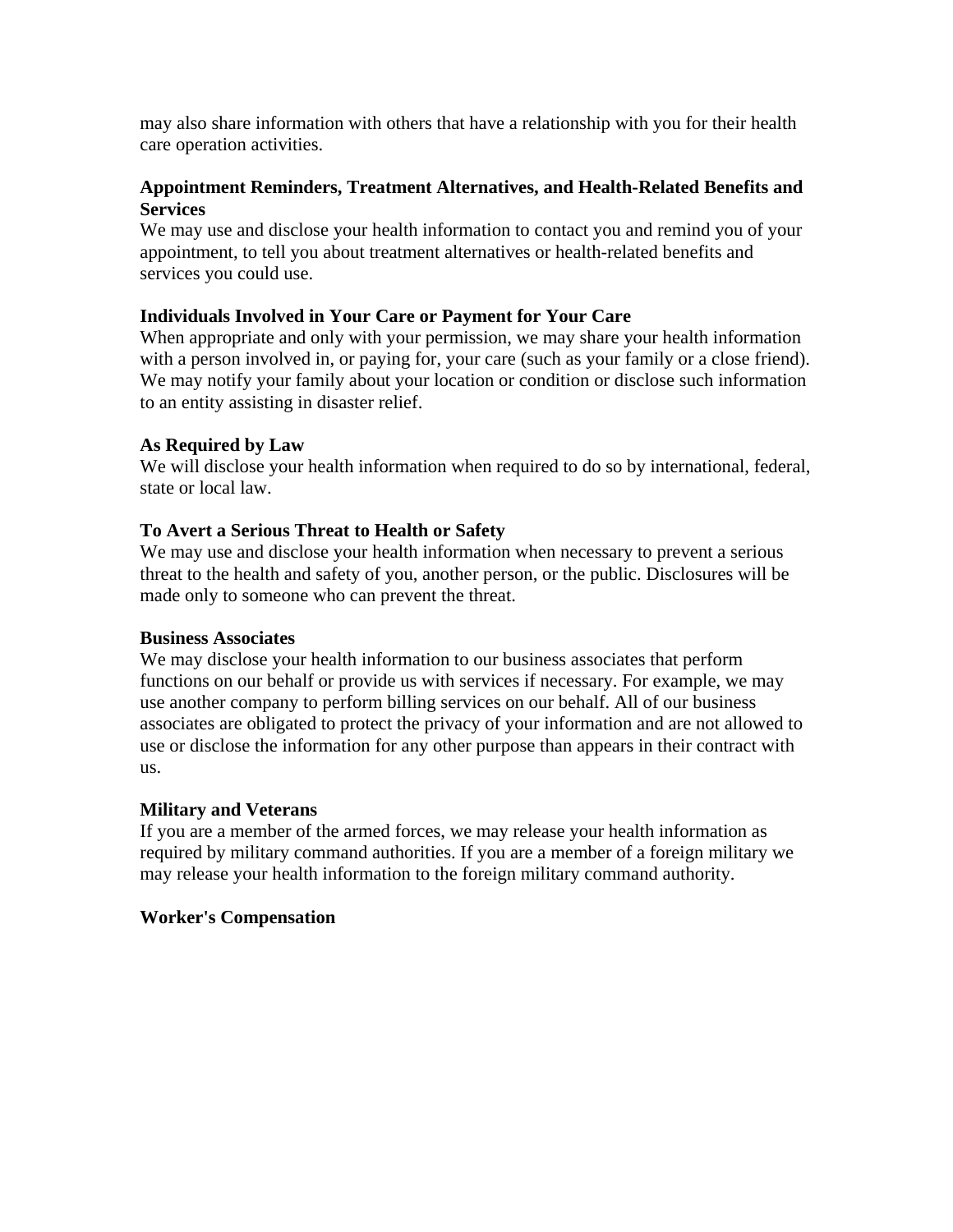We may release your health information for worker's compensation or similar programs that provide benefits for work-related injuries or illness.

## **Public Health Risks**

We may disclose your health information for public health activities to prevent or control disease, injury or disability. We may use your health information in reporting births or deaths, suspected child abuse or neglect, medication reactions or product malfunctions or injuries, and product recall notifications. We may use your health information to notify someone who may have been exposed to a disease or may be at risk for contracting or spreading a disease or condition. If we are concerned that a patient may have been a victim of abuse, neglect, or domestic violence we may ask your permission to make a disclosure to an appropriate government authority. We will make that disclosure only when you agree or when required or authorized to do so by law.

# **Health Oversight Activities**

We may disclose your health information to a health oversight agency for activities authorized by law. These may include audits, investigations, inspections, and licensure. These activities are necessary to for the government to monitor the health care system, government programs, and compliance with civil rights laws.

## **Lawsuits and Disputes**

If you are involved in a lawsuit or dispute, we may disclose your health information in response to a court or administrative order. We may disclose your health information in response to a subpoena, discovery request, or other lawful process by someone else involved in the dispute, but only if efforts have been made to tell you about the request or to obtain an order protecting the information requested.

# **Law Enforcement**

We may release your health information request by law enforcement official if 1) there is a court order, subpoena, warrant, summons or similar process; 2) if the request is limited to information needed to identify or locate a suspect, fugitive, material witness, or missing person; 3) the information is about the victim of a crime even if, under certain very limited circumstances, we are unable to obtain your agreement; 4) the information is about a death that may be the result of criminal conduct; 5) the information is relevant to criminal conduct on our premises; and 6) it is needed in an emergency to report a crime, the location of a crime or victims, or the identity, description, or location of the person who may have committed the crime.

# **Coroners, Medical Examiners, and Funeral Directors**

We may release your health information to a coroner, medical examiner, or funeral director to identify a deceased person or cause of death, or other similar circumstance. National Security and Intelligence Activities. We may disclose your health information to authorized federal officials for intelligence and other national security activities authorized by law.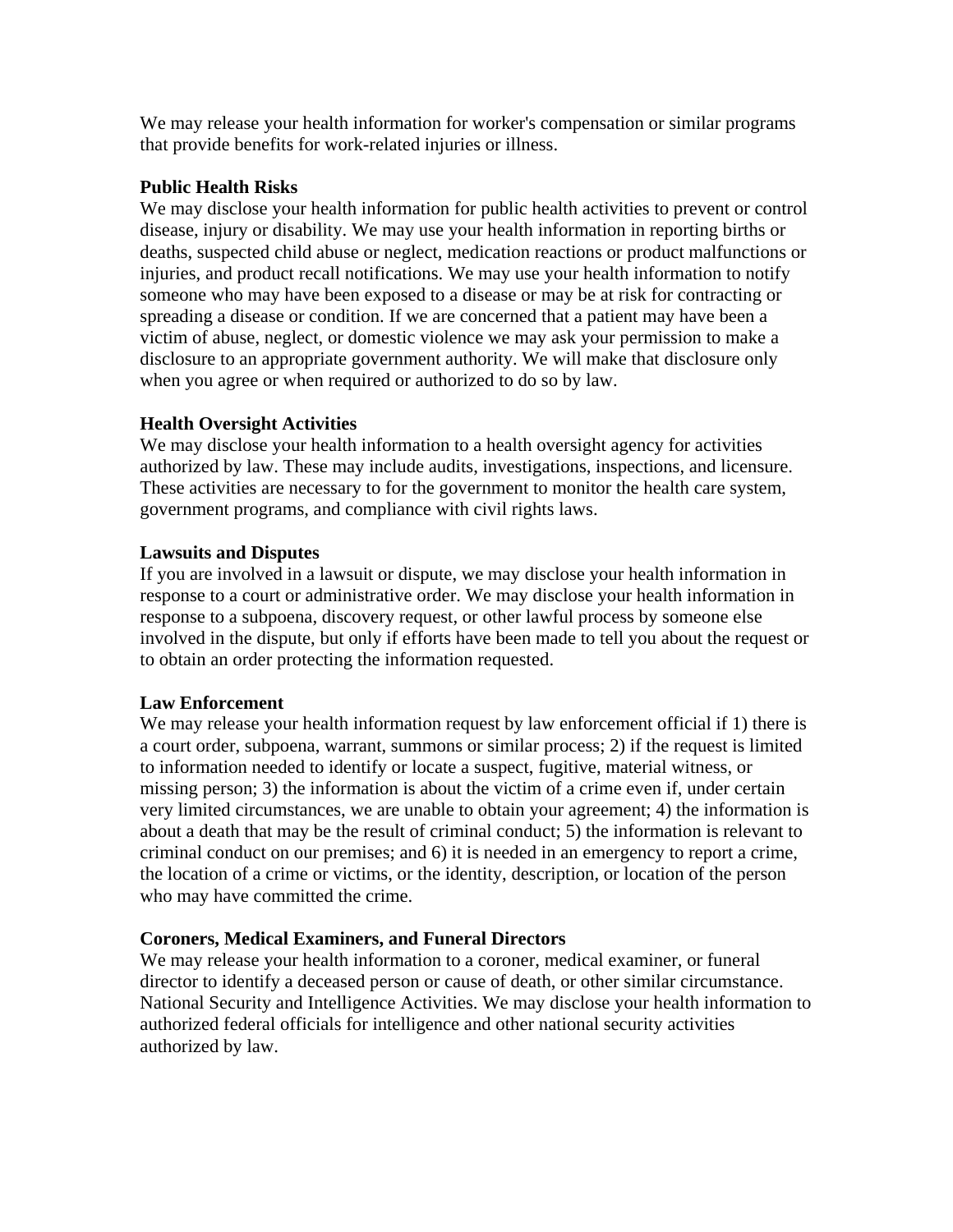# **YOUR RIGHTS REGARDING YOUR HEALTH INFORMATION**

#### **Right to Inspect and Copy**

You have the right to inspect and copy your medical and billing records by written request to:

Soundview Medical Group, LLC

1000 Northern Boulevard Suite 175 Great Neck, NY 11021

#### **Right to Amend**

You have the right to request an amendment to your records by written request to:

Soundview Medical Group, LLC 1000 Northern Boulevard Suite 175 Great Neck, NY 11021

#### **Right to an Accounting Of Disclosures**

You have a right to an accounting of certain disclosures by written request to:

Soundview Medical Group, LLC 1000 Northern Boulevard Suite 175 Great Neck, NY 11021

## **Right to Request Restrictions**

You have the right to request restriction or limitation on your health information used for treatment, payment or health care operations. You may request us to limit disclosure to someone involved in your care or in payment for your care (such as a spouse) by written request to:

Soundview Medical Group, LLC